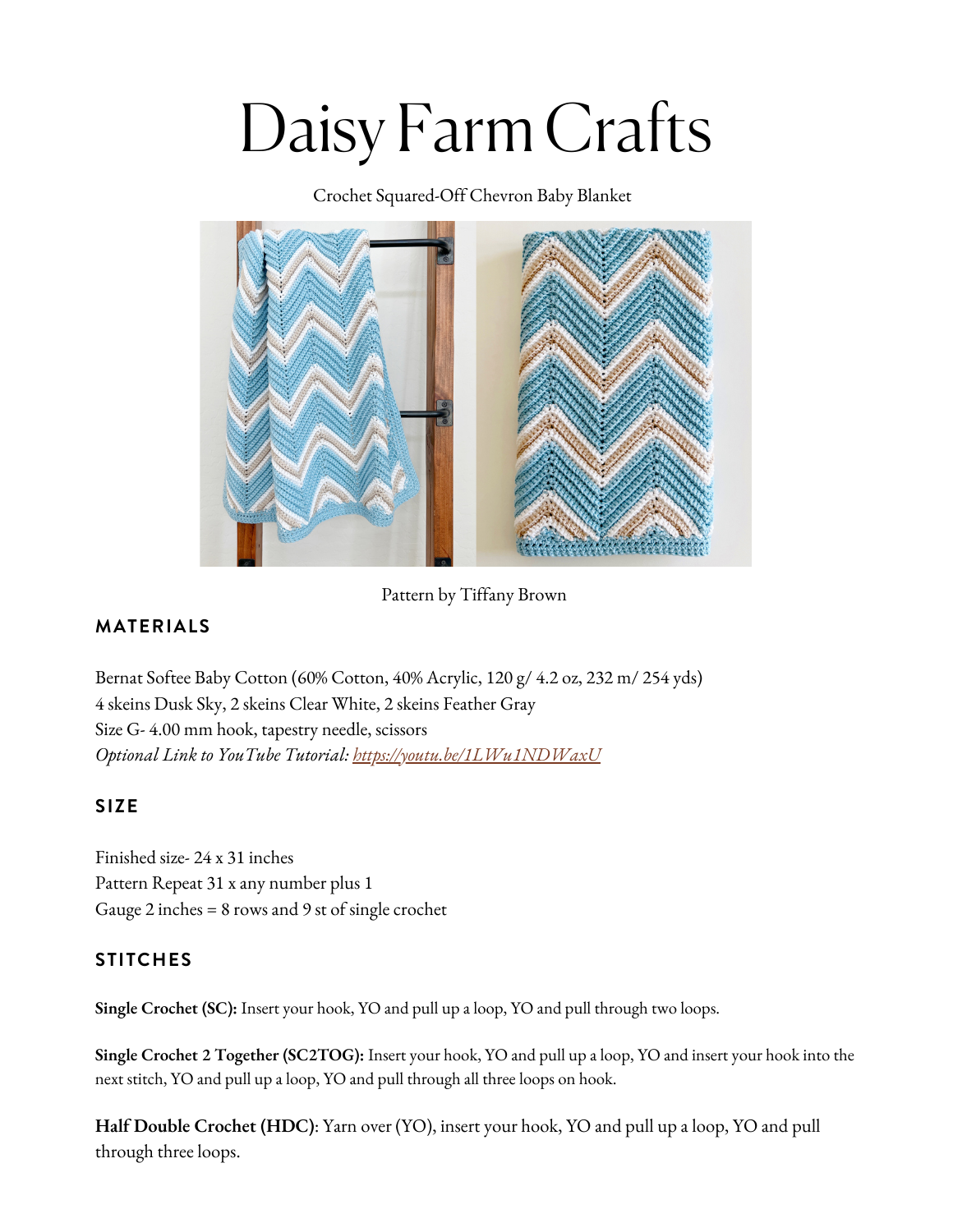### **[PATTERN](https://daisyfarmcrafts.com/single-crochet/)**

**[Chain](https://daisyfarmcrafts.com/single-crochet/) 156** with [Dusk](https://daisyfarmcrafts.com/single-crochet/) Sky

**[Row](https://daisyfarmcrafts.com/single-crochet/) 1:** Begin in the second chain from the hook. [SC2TOG,](https://daisyfarmcrafts.com/single-crochet/) \*SC in each of the next 13 chains, 3 SC in next chain, SC in each of the next 13 chains, SC2TOG twice, repeat from \* across the row ending with SC2TOG across final 2 chains. Ch 1 and turn[.](https://daisyfarmcrafts.com/single-crochet/)

**[Row](https://daisyfarmcrafts.com/single-crochet/) 2:** SC2TOG first 2 sts, SC in each of the next 13 sts, 3 SC in next st, SC in each of the next 13 sts, SC2TOG twice, repeat from \* across the row ending with [SC2TOG](https://daisyfarmcrafts.com/single-crochet/) across final 2 sts. CH 1 and turn[.](https://daisyfarmcrafts.com/single-crochet/)

Tip: [SC2TOG](https://daisyfarmcrafts.com/single-crochet/) twice means that you single crochet across 2 stitches, complete the stitch, then single crochet across *the next 2 stitches. You are turning 4 stitches into 2 sts[.](https://daisyfarmcrafts.com/single-crochet/)*

Repeat row 2 [instructions](https://daisyfarmcrafts.com/single-crochet/) until you have the height you want making color changes as follows: \*8 rows of blue, 2 rows of white, 2 rows of tan, 2 rows of white, repeat from \* and end with 8 rows of blue.

**[Squaring](https://daisyfarmcrafts.com/single-crochet/) Off the first corner:** Change to white at the end of the last row of blue, ch 1 and turn. SC2tog first 2 stitches, SC in each of the next 14 sts, CH 1 and turn.

Begin in the 2nd stitch, (skip first sc), SC in each of the next 12 sts, SC2tog last 2 sts, pull [through](https://daisyfarmcrafts.com/single-crochet/) with tan, CH 1 and turn[.](https://daisyfarmcrafts.com/single-crochet/) [SC2TOG,](https://daisyfarmcrafts.com/single-crochet/) SC in each of the next 11 sts, CH 1 and turn.

Begin in the 2nd st, SC in each of the next 9 sts, [SC2TOG](https://daisyfarmcrafts.com/single-crochet/) last 2 sts, pull through with white, CH 1 and turn.

[SC2TOG,](https://daisyfarmcrafts.com/single-crochet/) SC in each of the next 8sts, CH 1 and turn[.](https://daisyfarmcrafts.com/single-crochet/)

Begin in the 2nd st, SC in each of the next 6 sts, [SC2TOG](https://daisyfarmcrafts.com/single-crochet/) last 2 sts, pull through with blue, CH 1 and turn.

[SC2TOG,](https://daisyfarmcrafts.com/single-crochet/) SC in each of the next 5 sts, CH 1 and turn.

Begin in the 2nd st, SC in each of the next 3 sts, [SC2TOG](https://daisyfarmcrafts.com/single-crochet/) last 2 sts, CH 1 and turn. [SC2TOG,](https://daisyfarmcrafts.com/single-crochet/) SC in each of the next 2 sts, CH 1 and turn[.](https://daisyfarmcrafts.com/single-crochet/)

Skip first st, [SC2TOG](https://daisyfarmcrafts.com/single-crochet/) final 2 sts. Tie off.

*[Copyright](https://daisyfarmcrafts.com/single-crochet/) Daisy Farm Crafts*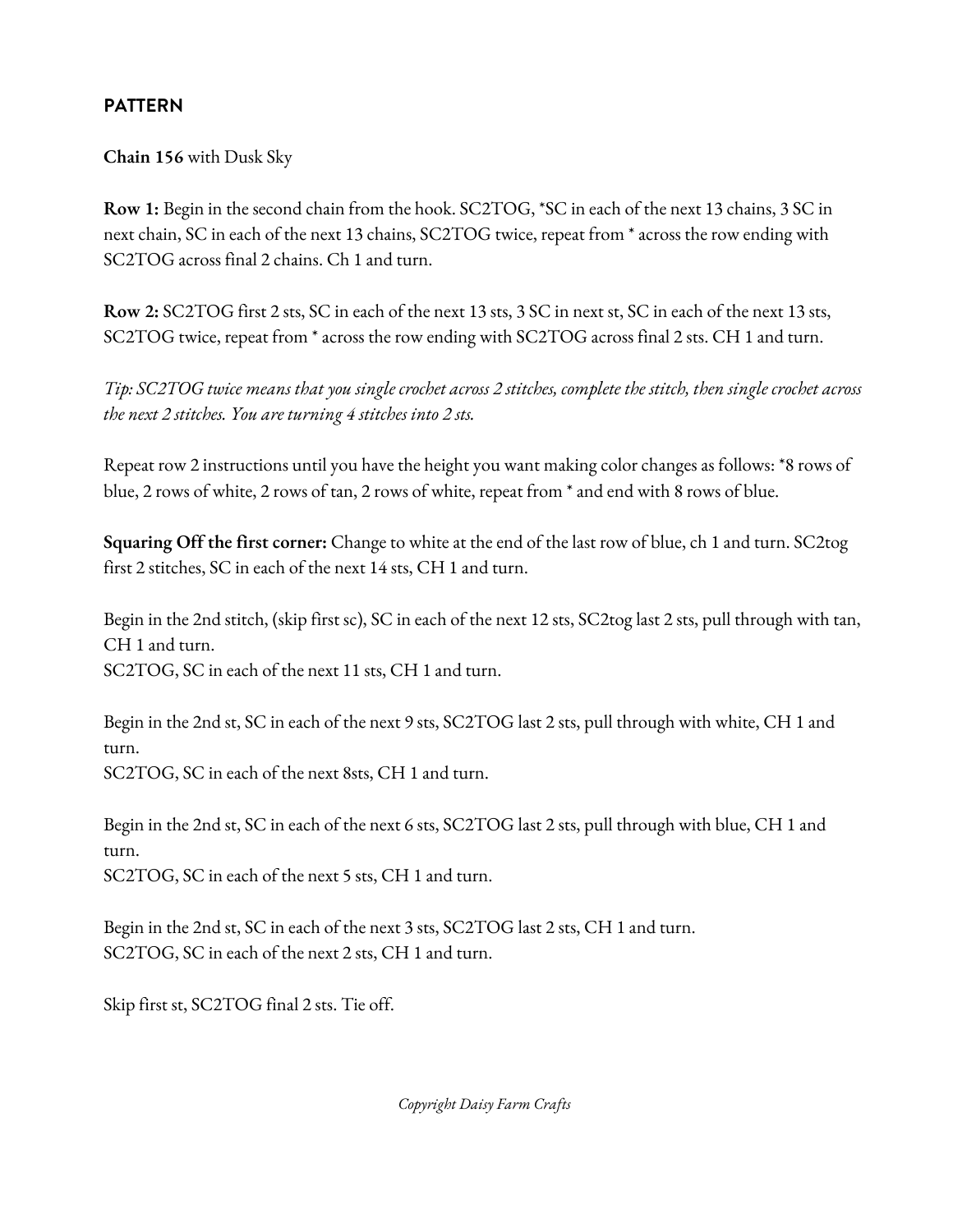**Filling the [Valley:](https://daisyfarmcrafts.com/single-crochet/)** With white, pull up a loop in the st in the top of the peak, ch 1 and SC in that st. SKip the next st, SC in each of the next 12 sts, [SC2TOG](https://daisyfarmcrafts.com/single-crochet/) twice, SC in each of the next 12 sts, SK one st, SC in next, CH 1 and turn.

Begin in the 2nd st, (skipping the first), SC in each of the next 11 sts, [SC2TOG](https://daisyfarmcrafts.com/single-crochet/) twice, SC in each of the next 11 SC, pull through with tan, CH 1 and turn.

Begin in the 2nd st, SC in each of the next 9 sts, [SC2TOG](https://daisyfarmcrafts.com/single-crochet/) twice, SC in each of the next 9 sts, CH 1 and turn[.](https://daisyfarmcrafts.com/single-crochet/)

Begin in the 2nd st, SC in each of the next 7 sts, [SC2TOG](https://daisyfarmcrafts.com/single-crochet/) twice, SC in each of the next 7 sts, pull through with white, CH 1 and turn[.](https://daisyfarmcrafts.com/single-crochet/)

Begin in the 2nd st, SC in each of the next 5 sts, [SC2tog](https://daisyfarmcrafts.com/single-crochet/) twice, SC in each of the next 5 sts, CH 1 and turn.

Begin in the 2nd st, SC in each of the next 3 sts, [SC2TOG](https://daisyfarmcrafts.com/single-crochet/) twice, SC in each of the next 3 sts, pull through with blue, CH 1 and turn[.](https://daisyfarmcrafts.com/single-crochet/)

Begin in the 2nd st, SC in the next st, [SC2TOG](https://daisyfarmcrafts.com/single-crochet/) twice, SC in the next st, CH 1 and turn[.](https://daisyfarmcrafts.com/single-crochet/) [SC2TOG,](https://daisyfarmcrafts.com/single-crochet/) SL ST to the next st, tie off[.](https://daisyfarmcrafts.com/single-crochet/)

**[Squaring](https://daisyfarmcrafts.com/single-crochet/) off the second corner:** With white, pull up a loop in the top of the peak, CH 1 and SC in that st. SC in each of the next 12 sts, [SC2TOG](https://daisyfarmcrafts.com/single-crochet/) last 2 sts, CH 1 and turn[.](https://daisyfarmcrafts.com/single-crochet/)

SC2tog first 2 sts, SC in each of next 11 sts, pull [through](https://daisyfarmcrafts.com/single-crochet/) with tan, CH 1 and turn[.](https://daisyfarmcrafts.com/single-crochet/)

Begin in 2nd st, SC in each of the next 9 sts, [SC2TOG,](https://daisyfarmcrafts.com/single-crochet/) CH 1 and turn.

SC2tog, SC in each of the next 8 SC, pull [through](https://daisyfarmcrafts.com/single-crochet/) with white, CH 1 and turn.

Begin in 2nd st, SC in each of the next 6 SC, [SC2TOG,](https://daisyfarmcrafts.com/single-crochet/) CH 1 and turn[.](https://daisyfarmcrafts.com/single-crochet/)

[SC2TOG,](https://daisyfarmcrafts.com/single-crochet/) SC in each of the next 5, pull through with blue, CH 1 and turn.

Begin in the 2nd st, SC in each of the next 3 sts, [SC2TOG,](https://daisyfarmcrafts.com/single-crochet/) CH 1 and turn.

[SC2TOG,](https://daisyfarmcrafts.com/single-crochet/) SC in next 2 sts, CH 1 and turn[.](https://daisyfarmcrafts.com/single-crochet/)

Begin in the 2nd st, [SC2TOG,](https://daisyfarmcrafts.com/single-crochet/) tie off